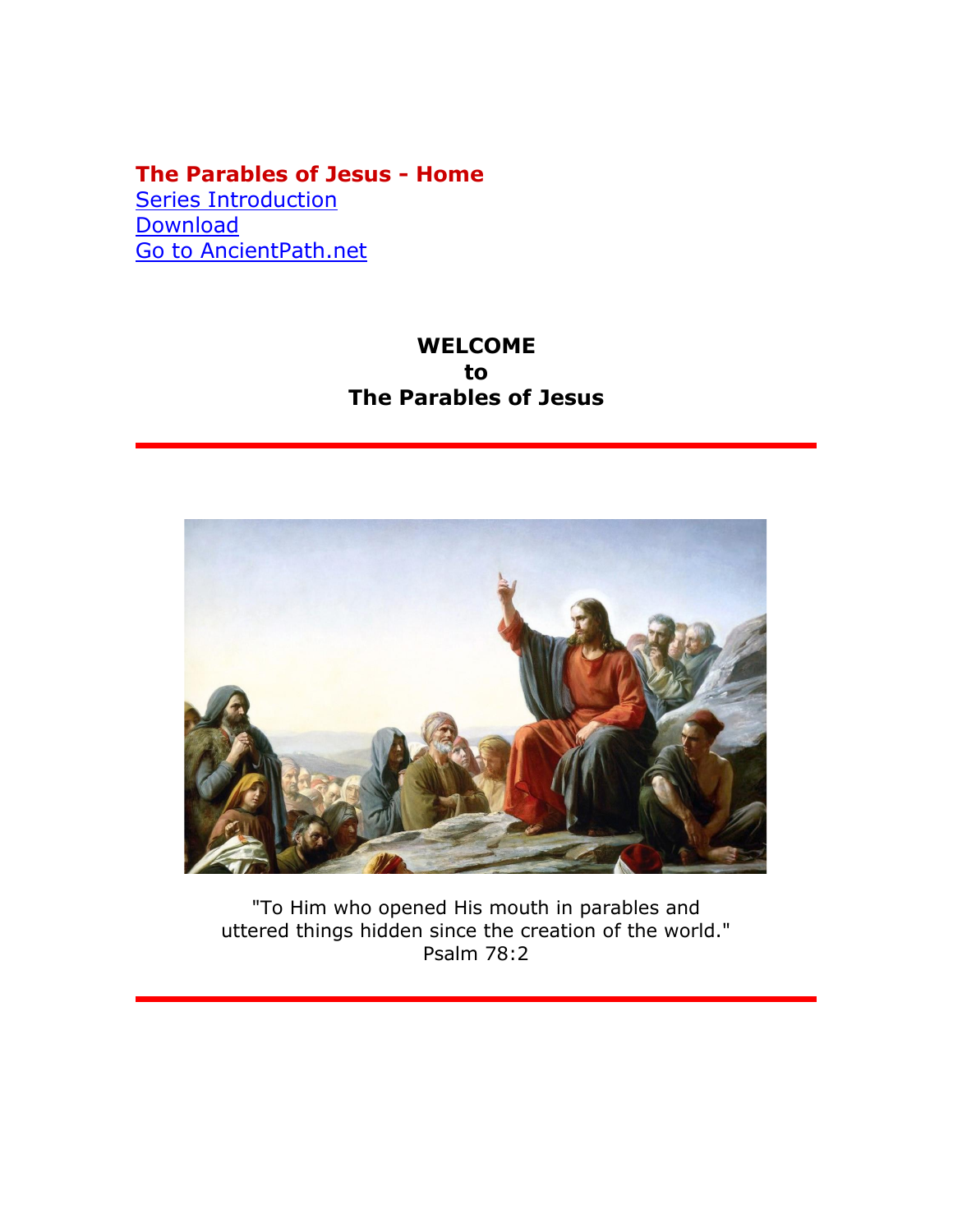| ##                      | <b>TITLES</b>                                                          | <b>MATTHEW MARK</b>     |                                        | <b>LUKE</b>                                |  |
|-------------------------|------------------------------------------------------------------------|-------------------------|----------------------------------------|--------------------------------------------|--|
|                         | <b>The Parables of Jesus Home Page</b>                                 |                         |                                        |                                            |  |
|                         | <b>The Series Introduction Page</b>                                    |                         |                                        |                                            |  |
|                         | Using the studies for Small Groups                                     |                         |                                        |                                            |  |
| 1                       | <b>Salt of the Land</b>                                                | <b>Matt 5:13</b>        |                                        | Mark 9:50 Luke 14:34                       |  |
| $\overline{2}$          | <b>The Light of the</b><br><b>World</b>                                | 16                      | Matt 5:14- Mark 4:21- Luke 8:16-<br>25 | 18                                         |  |
| 3                       | <b>The Speck and The</b><br><b>Log, Hypocritical</b><br><b>Judging</b> | <b>Matt 7:1-5</b>       |                                        | lLuke 6:37-<br>42                          |  |
| $\overline{\mathbf{A}}$ | <b>The Bridegroom, and</b><br>the Old & New Cloth                      | 17                      | <b>Matt 9:14- Mark 2:21-</b><br>22     |                                            |  |
| 5                       | <b>Wise and Foolish</b><br><b>Builders</b>                             |                         |                                        | Luke 6:46-<br>49                           |  |
| 6                       | <b>For The Love of The</b><br><b>Savior</b>                            | Matt: 26:6-14:3-9<br>13 |                                        | <b>Luke 7:36-</b><br>50<br>John 12:1-<br>8 |  |
| 7                       | <b>The Friend at</b><br><b>Midnight, not giving</b><br>UP              | <b>Matt: 7:7-</b><br>12 |                                        | <b>Luke 11:5-</b><br>13                    |  |
| 8                       | <b>The Rich Man and</b><br><b>Lazarus</b>                              |                         |                                        | Luke<br>16:19-31                           |  |
| 9                       | <b>Prayer and the</b><br><b>Persistent Widow</b>                       |                         |                                        | Luke 18:1-<br>8                            |  |
| 10                      | <b>The Pharisee and The</b><br><b>Tax Collector</b>                    |                         |                                        | <b>Luke 18:9-</b><br>14                    |  |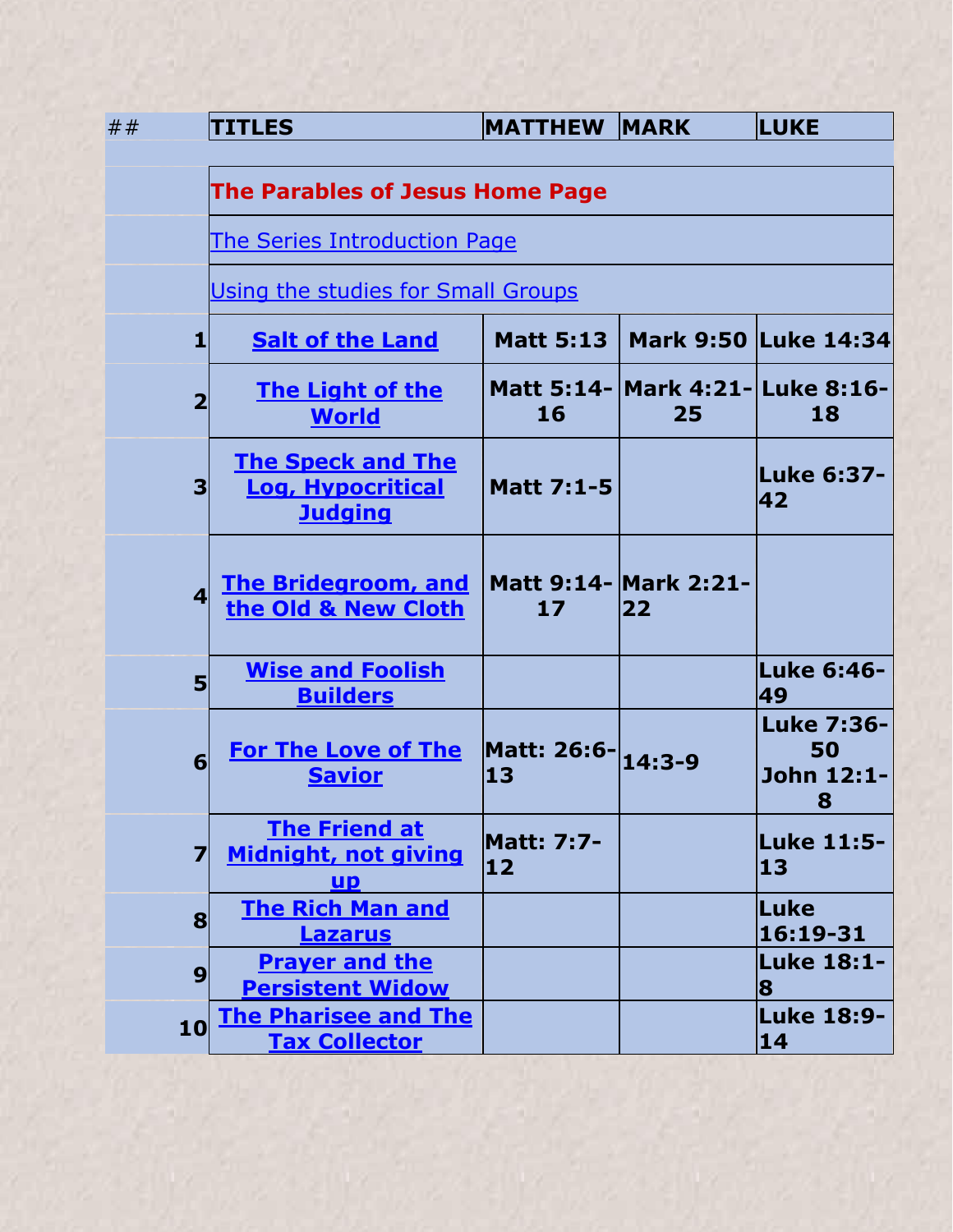| 11              | <b>The Pharisaic</b><br><b>Blasphemy</b>                                                             | <b>Matt</b><br>12:22-37               | <b>Mark 3:23-</b><br>28     |                             |
|-----------------|------------------------------------------------------------------------------------------------------|---------------------------------------|-----------------------------|-----------------------------|
| 12              | <b>Jesus' True Family,</b>                                                                           | <b>Matt</b><br>12:46-50               | Mark 3:31- Luke 8:19-<br>35 | 21                          |
| 13 <sub>l</sub> | <b>The Rich Landowner</b>                                                                            |                                       |                             | <b>Luke</b><br>$12:13 - 21$ |
| 14a             | <b>1 The Sower, Seeds, Matt 13:1- Mark 4:1-</b><br>and Soils                                         | 23                                    | 20                          | <b>Luke 8:4-</b><br>15      |
| 14 <sub>b</sub> | P-2 The Sower, Seeds, Matt 13:1- Mark 4:1-<br>and Soils                                              | 23                                    | 20                          | <b>Luke 8:4-</b><br>15      |
| 15              | <b>The Tares among The</b><br><b>Wheat, Parable of the</b><br><b>Weeds, The Work of</b><br>the Enemy | <b>Matt</b><br>13:24-30;<br>$31 - 43$ |                             |                             |
| 16              | <b>The Mustard Seed</b>                                                                              | <b>Matt</b><br>13:31-32               | 32                          | 19                          |
|                 |                                                                                                      |                                       | <b>Mark 4:26-</b>           |                             |
| 17 <sup>1</sup> | <b>The Growing Seed</b>                                                                              |                                       | 29                          |                             |
| 18              | <b>The Leaven</b>                                                                                    | <b>Matt</b><br>13:33-43               |                             | lLuke<br>13:20-21           |
| <b>19</b>       | <b>The Hidden Treasure</b>                                                                           | <b>Matt 13:44</b>                     |                             |                             |
| 20              | <b>The Pearl of Great</b><br><b>Price</b>                                                            | <b>Matt</b><br>13:45-46               |                             |                             |
| 21              | The Fishnet                                                                                          | Matt 13:47-<br>50                     |                             |                             |
| 22              | The Head of the<br>Household                                                                         | Matt<br>13:51-52                      |                             |                             |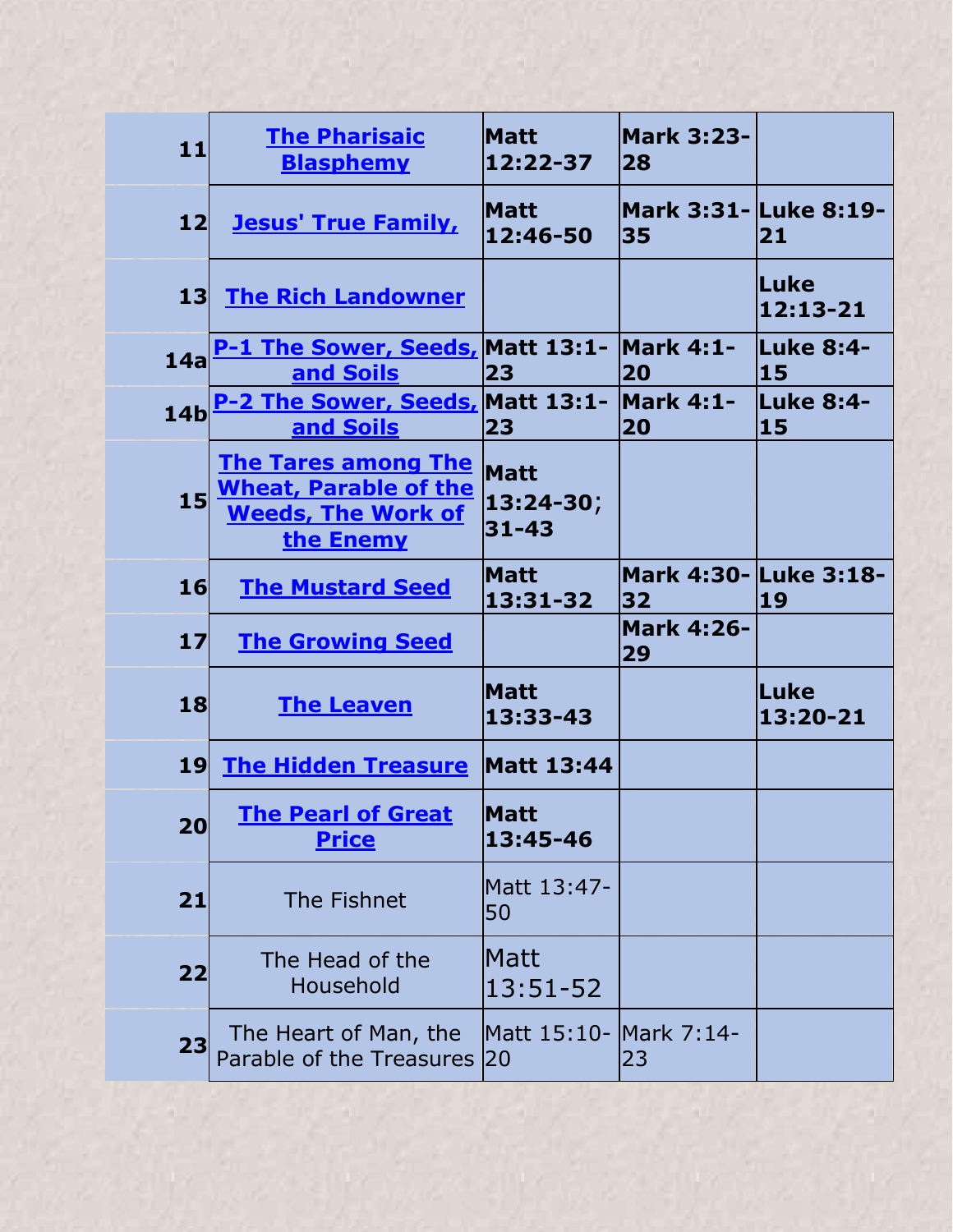| 24 | The Lost Sheep                                  | Matt 18:5-<br>$6; 10-14$       | Mark 9:36-<br>37; 42 | Luke 17:2-<br>3a  |
|----|-------------------------------------------------|--------------------------------|----------------------|-------------------|
| 25 | The Unforgiving Slave,<br>the Servants in Debt  | Matt 18:21-<br> 35             |                      |                   |
| 26 | The Laborers in The<br>Vineyard                 | Matt 20:1-<br>14               |                      |                   |
| 27 | <b>The Good Samaritan</b>                       |                                |                      | Luke 10:25-<br>37 |
| 28 | The Invited Guests                              |                                |                      | Luke 14:7-<br>11  |
| 29 | <b>Urging Unselfishness</b>                     |                                |                      | Luke 14:12-<br>14 |
| 30 | <b>Great Banquet</b>                            |                                |                      | Luke 14:15-<br>24 |
|    | <b>31</b> The Cost of Discipleship              |                                |                      | Luke 14:25-<br>33 |
| 32 | <b>The Salt</b>                                 |                                |                      | Luke 14:34-<br>35 |
| 33 | The Lost Sheep                                  |                                |                      | Luke 15:1-7       |
| 34 | The Lost Coin                                   |                                |                      | Luke 15:8-<br>10  |
| 35 | The Prodigal Sons & the<br>compassionate Father |                                |                      | Luke 15:11-<br>32 |
| 36 | The Dishonest Manager,<br>the clever steward    |                                |                      | Luke 16:1-<br>13  |
| 37 | The Pharisees Scoff at<br>The Parable           |                                |                      | Luke 16:14-<br>15 |
| 38 | The Ten Minas, The Rich<br>Man & Lazarus        |                                |                      | Luke 19:11-<br>27 |
| 39 | The Unfruitful Fig Tree                         | Matt 21:18- Mark 11:12-<br> 19 | 14                   | Luke 13:6-9       |
| 40 | The Two Sons                                    | Matt 21:28-<br>32              |                      |                   |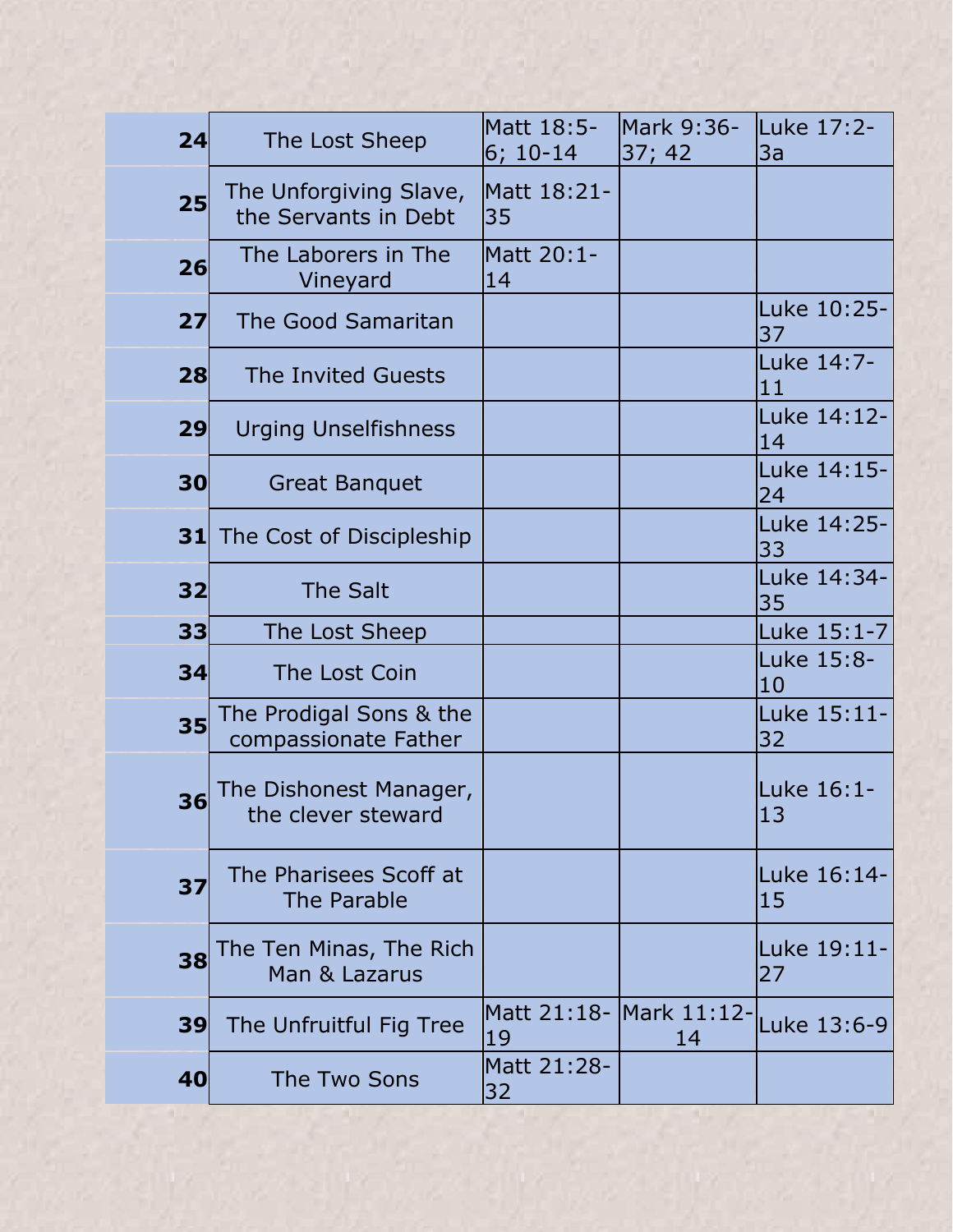|                                                | 41 The Murderous Tenants                                           | lMatt 21:33- l Mark 12:1-<br>46           | 12                                       |                  |
|------------------------------------------------|--------------------------------------------------------------------|-------------------------------------------|------------------------------------------|------------------|
| 42                                             | The Rejected Stone                                                 | Matt 21:42- Mark 12:10-Luke 20:17-<br>44  | 11                                       | 18               |
| 43                                             | The Wedding Banguet                                                | Matt 22:1-<br>14                          |                                          |                  |
| 44                                             | The Budding Fig Tree                                               | 35                                        | Matt 24:32- Mark 13:28-Luke 21:29-<br>33 | l33              |
| 45                                             | The Faithful VS. The<br><b>Wicked Servant</b>                      | Matt 24:45- Mark 13:34-lLuke 21:34-<br>51 | 37                                       | 136              |
| 46                                             | The Ten Virgins, The<br>Wise and Foolish Virgins                   | Matt 25:1-<br>13                          |                                          |                  |
| 47                                             | The Talents, unprofitable Matt 25:14-<br><b>Servants and Goats</b> | 30                                        |                                          | Luke 20:9-<br>19 |
| <b>JESUS MINISTRY RETURNS TO JERUSALEM AND</b> |                                                                    |                                           |                                          |                  |

## **THE TRIUMPHAL ENTRY**

## **The Parables of Jesus - Home**

[Series Introduction](000c_TheParablesOfJesus_Intro.htm) [Download](000b_TheParablesOfJesus_Home.pdf) [Go](../../../index.html) [to AncientPath.net](../../../index.html)

This list is updated as each study is completed

The "The Ancient Path" Study materials on this website are made available here free and may be copied for use in Bible study groups, in limited numbers, providing that no charge is made for them. Items that appear as copyrighted materials that are not of our authorship are not to be copied without the express permission the original copyright holders. Every effort has been made to give proper footnote credit for items that are quoted. J. Deering [AncientPath.net] is the author and editor of this study.